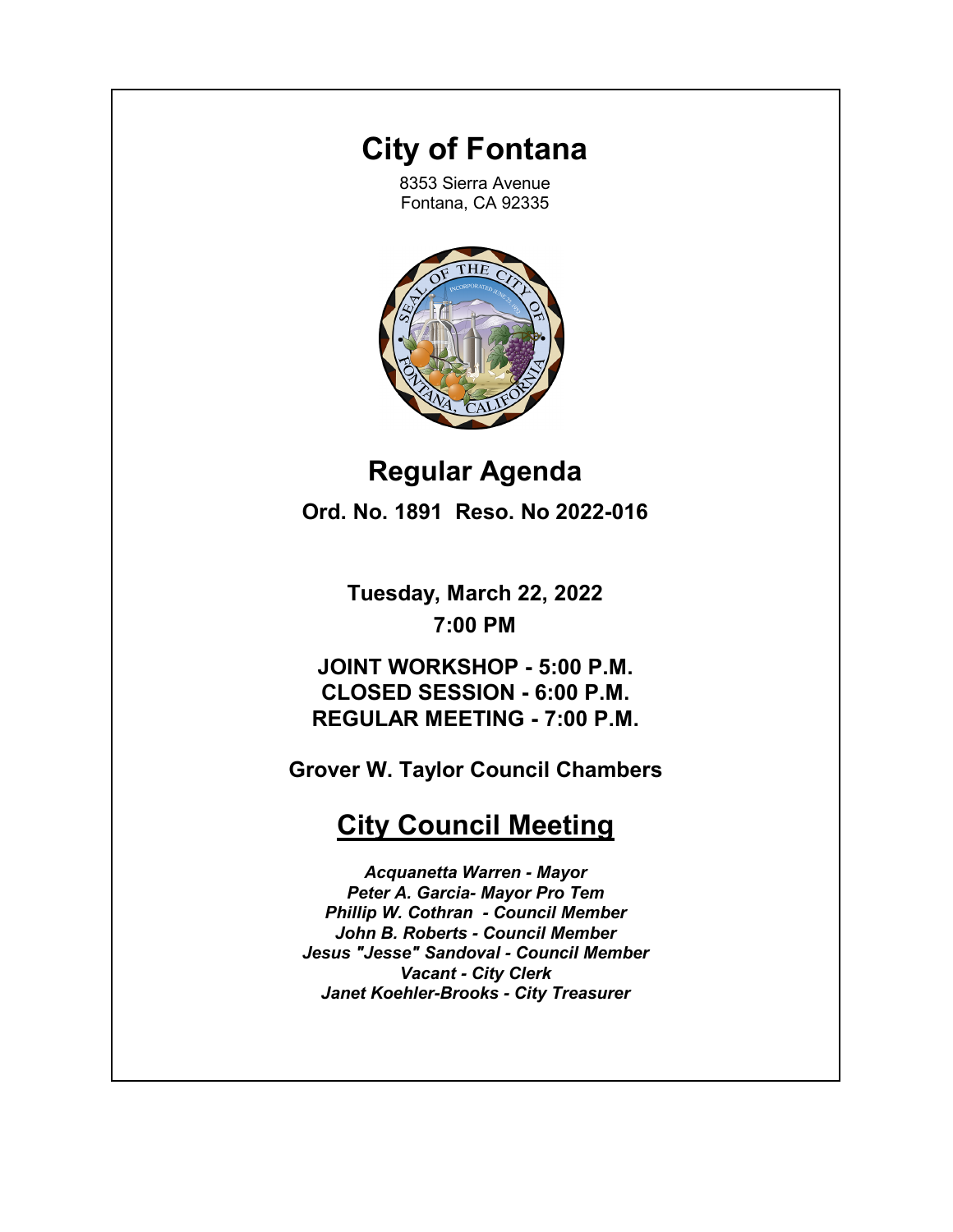### **Welcome to a meeting of the Fontana City Council.**

Welcome to a meeting of the Fontana City Council. A complete agenda packet is located in the binder on the table in the lobby of the Grover W. Taylor Council Chambers 8353 Sierra Avenue Fontana, CA 92335. To address the Council, please fill out a card located at the entrance to the right indicating your desire to speak on either a specific agenda item or under Public Communications and give it to the City Clerk. Your name will be called when it is your turn to speak. In compliance with Americans with Disabilities Act of 1990 (42 USC § 12132), the Grover W. Taylor Council Chambers 8353 Sierra Avenue Fontana, CA 92335 is wheelchair accessible, and a portable microphone is available. Upon request, this agenda will be made available in appropriate alternative forms to persons with disabilities, as required by Section 12132 of the Americans with Disabilities Act of 1990. Any person with a disability who requires a modification or accommodation in order to participate in a meeting should direct such a request to the City Clerk's Office at (909) 350-7602 at least 48 hours before the meeting, if possible. Any public record, relating to an open session agenda item, that is distributed within 72 hours prior to the meeting is available for public inspection in the Grover W. Taylor Council Chambers 8353 Sierra Avenue Fontana, CA 92335.

Traduccion en Español disponible a peticion. Favor de notificar al Departamento "City Clerk". Para mayor informacion, favor de marcar el numero (909) 350-7602.

### **WORKSHOP:**

### **A. 5:00 P.M. Joint City Council and Planning Commission Workshop**

**(A) Caprock Signage (Principal Planner DiTanyon Johnson, to present); [21-1264](http://fontana.legistar.com/gateway.aspx?m=l&id=/matter.aspx?key=2350)**

**(B) Westgate Specific Plan (Principal Planner DiTanyon Johnson, to present);** 

**(C) Public Communications;**

- **(D) Agenda Review; and**
- **(E) City Manager Comments**

**Attachments: [CapRock Signage Workshop](http://fontana.legistar.com/gateway.aspx?M=F&ID=f3174bb7-c495-40bb-a464-58f91bdd6660.pptx)** [Westgate SP Amendment Workshop](http://fontana.legistar.com/gateway.aspx?M=F&ID=9278fc69-4474-482b-8623-3e19aef230d6.pptx)

## **PUBLIC COMMUNICATION - CLOSED SESSION:**

This is an opportunity for citizens to speak to the City Council for up to 3 minutes on the following Closed Session. The Mayor and City Council reserve the right to adjust this time limit based on the number of speakers who wish to address the Mayor and City Council.

### **A. Public Communications - Closed Session**

## **CLOSED SESSION:**

### **A. 6:00 P.M. CLOSED SESSION**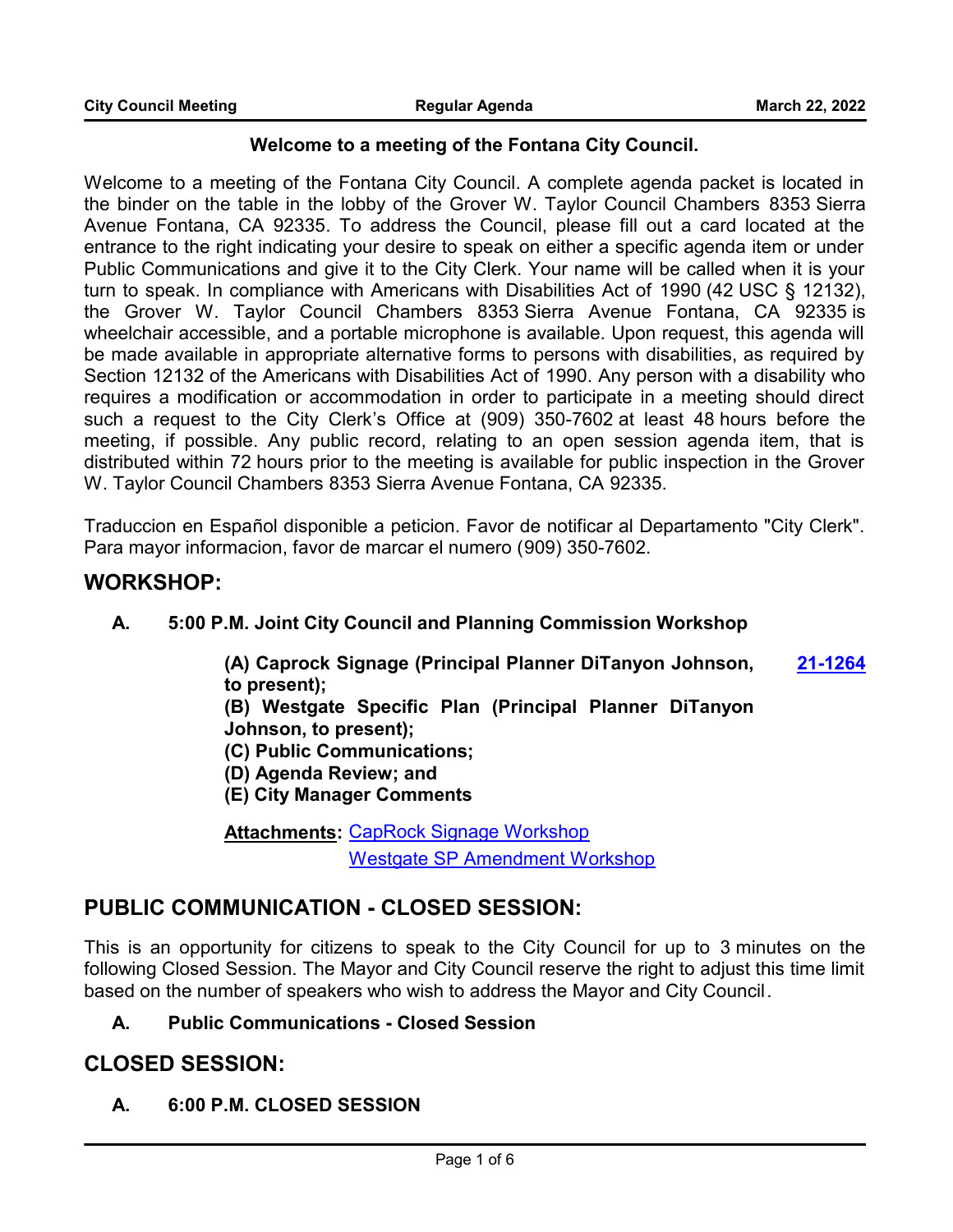**CONFERENCE WITH REAL PROPERTY NEGOTIATORS (Gov. Code section 54956.8) Property: APN 019116305, APN 019116324, APN 019116316, APN 019116317 & APN 019116326 City Negotiator: Shannon Yauchzee, Interim City Manager Negotiating Parties: Bank of America Under Negotiation: Price and terms of payment CONFERENCE WITH LABOR NEGOTIATOR PURSUANT TO GOVERNMENT CODE SECTION 54957.6 City Negotiator: Shannon Yauchzee, Interim City Manager and Rakesha Thomas, Director of Human Resources and Risk Management Employee Organization(s): Police Officers' Association; Police Management Association; Police Benefit Association; Management/Confidential CONFERENCE WITH LEGAL COUNSEL - ANTICIPATED LITIGATION Pursuant to Gov. Code section 54956.9(d)(2) Significant exposure to litigation: One Potential Case CONFERENCE WITH REAL PROPERTY NEGOTIATOR PURSUANT TO GOVERNMENT CODE SECTION 54956.8: Property: APN #023220113 & APN #023220112 Negotiating Party: Shannon Yauchzee, Interim City Manager Under Negotiation: Price and Terms of Payment [21-1265](http://fontana.legistar.com/gateway.aspx?m=l&id=/matter.aspx?key=2351)**

### **CALL TO ORDER/ROLL CALL:**

**A. 7:00 P.M. Call To Order/Roll Call:**

### **INVOCATION/PLEDGE OF ALLEGIANCE:**

**A. Fontana Police Department Valerie Torres / Pledge of Allegiance**

### **PROCLAMATION:**

**A. A. Mayor Warren and City Council to proclaim March 29, 2022, as Vietnam War Veterans Day. [21-1266](http://fontana.legistar.com/gateway.aspx?m=l&id=/matter.aspx?key=2352)**

### **SPECIAL PRESENTATIONS:**

**A. 1. Mayor Warren and City Council to recognize Officer Mike Hall and Community Policing Technicians Jacqueline Ayala and Heather Howard as the Police Department's February 2022 [21-1262](http://fontana.legistar.com/gateway.aspx?m=l&id=/matter.aspx?key=2348)**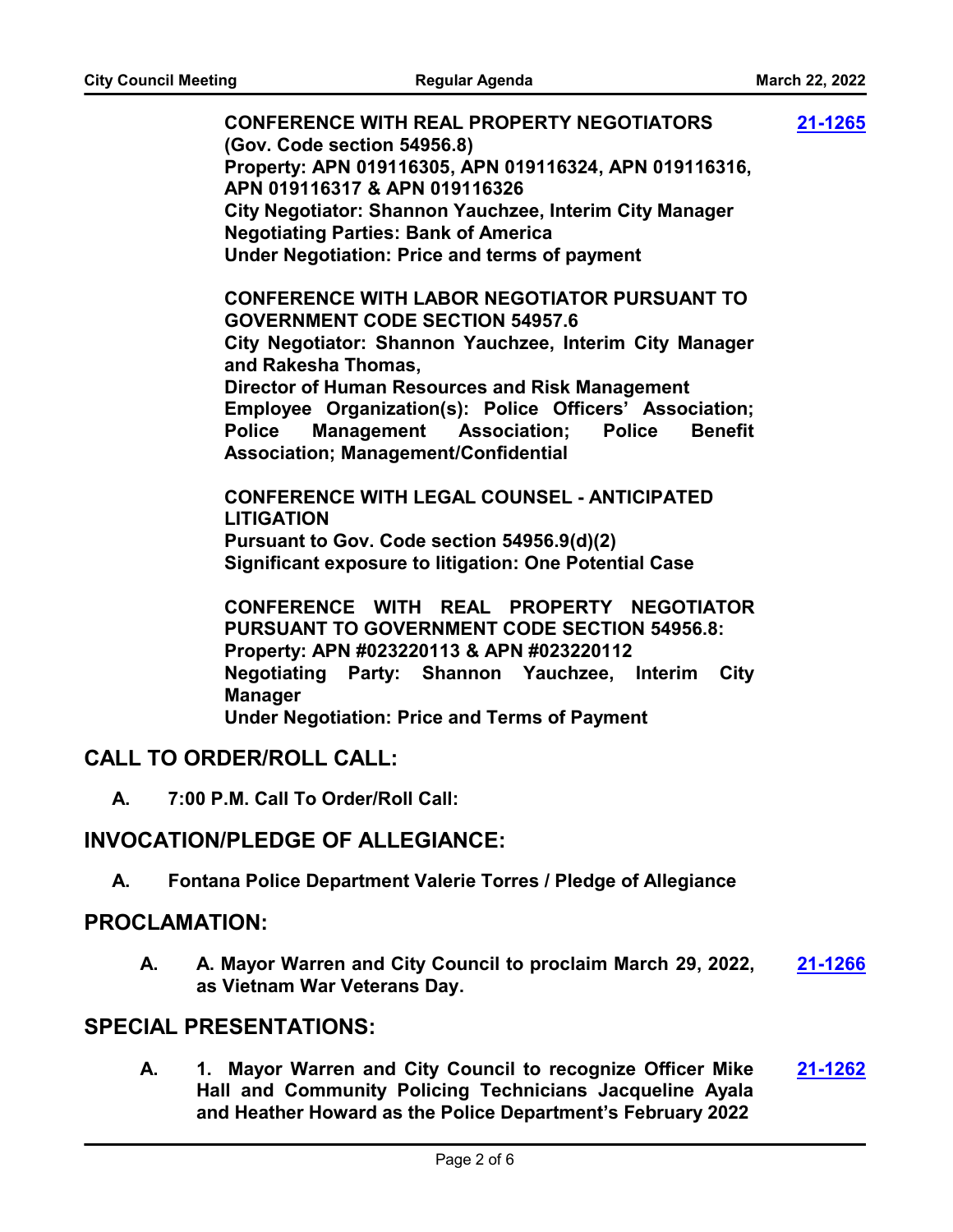**Employees of the Month (Captain Burton to present).**

**2. Fontana Police Chief Green to introduce the Fontana Police Department Chief's Roundtable to Mayor Warren and City Council Members (Chief Green to present).**

**3. Mayor Warren and City Council to swear in new Fontana Fire Fighters David Arnold, Matthew Neal, Eric Gass, Jonathan Turcios, Gabriel Gonzales, and Ben Andres (Chief Birchfield to present).**

## **PUBLIC COMMUNICATIONS:**

This is an opportunity for members of the public to address the City Council for up to three ( 3) minutes total on items either on the Agenda or items not on the Agenda, but within the City Council's jurisdiction. Note that Public Hearing items have individual and specific public input opportunities during the public hearing and testimony on those items will only be taken during the public hearing. The Council is prohibited by law from discussing or taking immediate action on non-agendized items. The Mayor and City Council reserve the right to adjust this time limit based on the number of speakers who wish to address the Mayor and City Council .

### **A. Public Communications**

## **CONSENT CALENDAR:**

All matters listed under CONSENT CALENDAR will be enacted by one motion in the form listed below. There will be no separate discussion on these items prior to the time Council votes on them, unless a member of the Council requests a specific item be removed from the Consent Calendar for discussion.

### **Approve Consent Calendar Items as recommended by staff.**

### **A. Approval of Minutes [21-1263](http://fontana.legistar.com/gateway.aspx?m=l&id=/matter.aspx?key=2349)**

Approve the minutes of the March 8, 2022, Regular City Council Meeting. **Attachments:** [Regular City Council Meeting Minutes - 03.08.22](http://fontana.legistar.com/gateway.aspx?M=F&ID=9b046916-6b68-471a-a025-11a1d094b70a.pdf)

### **B. Accept Donation from Fontana Foundation of Hope [21-1249](http://fontana.legistar.com/gateway.aspx?m=l&id=/matter.aspx?key=2335)**

Accept donation from Fontana Foundation of Hope in the amount of \$2,000 for use towards the 2022 Fontana Summer Concert Series.

**Attachments:** [Fontana Foundation of Hope \(Summer Concerts\)](http://fontana.legistar.com/gateway.aspx?M=F&ID=c56c88d6-2e54-41bf-a6b7-a80a8c46abf1.pdf)

- **C. Adopt Resolutions Approving the Updated Salary Tables for the Executive and Management Confidential Groups, and the Fontana Police Benefit Association Bargaining Group. [21-1268](http://fontana.legistar.com/gateway.aspx?m=l&id=/matter.aspx?key=2354)**
	- 1. Adopt **Resolution No. 2022-\_\_\_\_,** a resolution of the City Council of the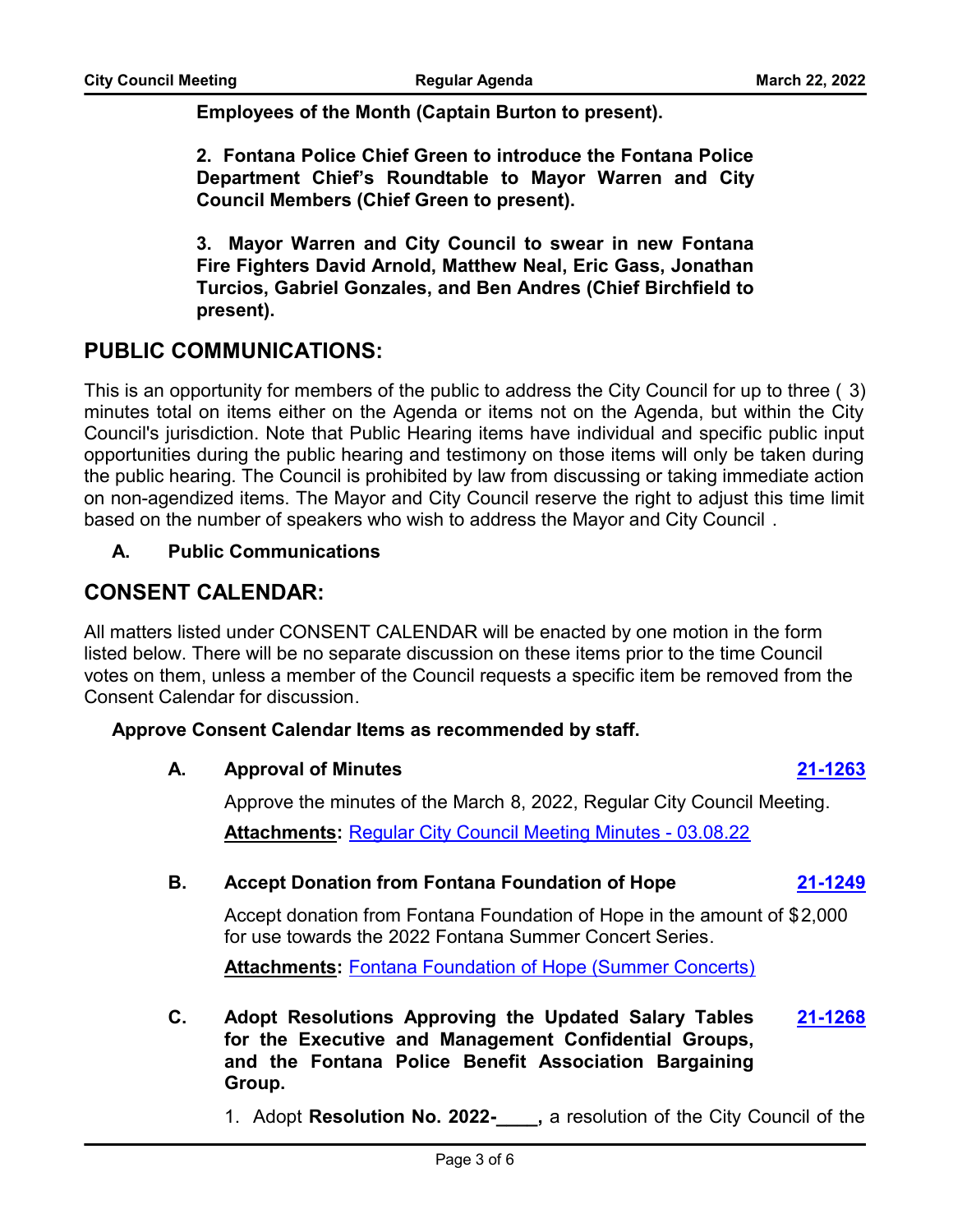City of Fontana adopting the updated salary tables for the Management Confidential Group and the Fontana Police Benefit Association Bargaining Unit.

2. Adopt **Resolution No. 2022-\_\_\_\_,** a resolution of the City Council of the City of Fontana adopting the updated Executive salary table.

<u>**Attachments: [Executive Salary Table Resolution](http://fontana.legistar.com/gateway.aspx?M=F&ID=e0f02880-2c24-4a23-897f-77244308b2f8.pdf)**</u> [Executive Salary Table 04/18/2022](http://fontana.legistar.com/gateway.aspx?M=F&ID=44b898f5-4e20-4fbc-8e9d-8bc1fccee2b9.pdf) [MC and PBA Salary Table Resolution](http://fontana.legistar.com/gateway.aspx?M=F&ID=e7aa3f33-9cbd-4344-98ac-53b68ad370a2.pdf) [Management Confidential Salary Table 03/26/2022](http://fontana.legistar.com/gateway.aspx?M=F&ID=32b70ca6-56d1-449e-9301-06828a536c87.pdf) [Police Benefit Association Salary Table 03/26/2022](http://fontana.legistar.com/gateway.aspx?M=F&ID=b337cdcb-9cee-43dd-9cfe-369554b8d271.pdf)

### **D. 2020 Homeland Security Grant Program [21-1230](http://fontana.legistar.com/gateway.aspx?m=l&id=/matter.aspx?key=2316)**

1. Accept the 2020 Homeland Security Grant Program subrecipient award in the amount \$41,364 from the Office of Homeland Security.

2. Authorize the Chief of Police or his designee to sign all related grant documents including extensions or modifications for the grant; and expend funds as outlined in the grant agreement.

**Attachments: [FY20 HSGP Authorization to Spend Letter - Signed](http://fontana.legistar.com/gateway.aspx?M=F&ID=6c8a705b-8db6-49fc-bf92-e41e82465b46.pdf)** [FY20 HSGP Approved Project Worksheet](http://fontana.legistar.com/gateway.aspx?M=F&ID=a0df6390-4183-46c1-abdf-03efcbbbd554.pdf)

### **E. Police Department Monthly Information Update [21-1232](http://fontana.legistar.com/gateway.aspx?m=l&id=/matter.aspx?key=2318)**

Accept the Police Department monthly information update for January and February 2022.

**Attachments: [January 2022 Report for City Council](http://fontana.legistar.com/gateway.aspx?M=F&ID=b89f1f71-7eb7-46be-921c-e3a98aabe8c5.pptx)** [February 2022 Report for City Council](http://fontana.legistar.com/gateway.aspx?M=F&ID=6fc946cb-6bd1-4f83-912b-2885221b4946.pptx)

## **PUBLIC HEARINGS:**

To speak on Public Hearing Items, submit comments via e-mail at publiccomments@fontana.org. In the subject of your e-mail please indicate whether you are in favor or opposition of the item. Comments must be received no later than 5:00 P.M. on the day of the meeting. Comments of no more than three (3) minutes will be read into the record at the appropriate time during the meeting. If you challenge in court any action taken concerning a Public Hearing item, you may be limited to raising only those issues you or someone else raised at the Public Hearing described in this notice or in written correspondence delivered to the City at, or prior to, the Public Hearing.

### **All Public Hearings will be conducted following this format:**

(a) hearing opened (e) oral - favor

(b) written communication (f) oral - opposition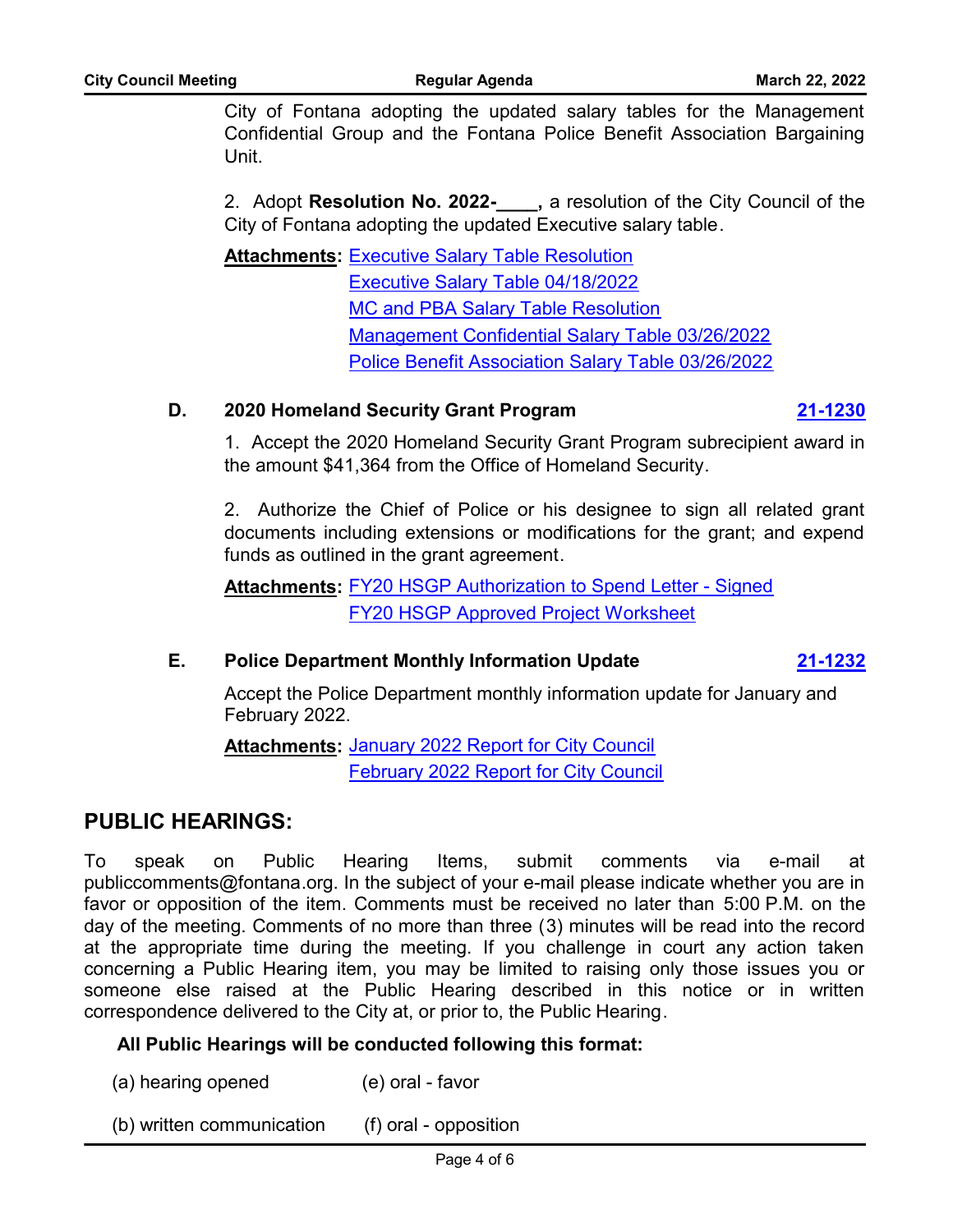(c) council/staff comments (g) hearing closed

(d) applicant comments (applicant not limited to 5 minutes)

### **A. Quarterly Lien Action for Delinquent Sewer, Rubbish and Weed Abatement Accounts [21-1242](http://fontana.legistar.com/gateway.aspx?m=l&id=/matter.aspx?key=2328)**

1. Authorize staff to complete and record lien notices against real property for those sewer accounts sixty days or more delinquent as described in Certified Lien List and direct staff to forward recorded liens to the County for collection.

2. Authorize staff to complete and record liens against real property for those rubbish accounts more than ninety days delinquent as described in the certified Lien List and direct staff to forward recorded liens to County for collection.

3. Adopt **Resolution No. 2022- \_\_\_**of the City Council of the City of Fontana adopting the statement of unpaid expenses for weed abatement and imposing a lien against real property for payment thereof.

**Attachments: [Weed Abatement Resolution March 2022](http://fontana.legistar.com/gateway.aspx?M=F&ID=c1db961b-73dc-49f0-9f0b-b386925afcb2.docx)** [Public Hearing Notice - Rubbish](http://fontana.legistar.com/gateway.aspx?M=F&ID=3352d5f1-4d7f-49b2-a3d1-1b2d25e16de9.pdf) [Public Hearing Notice - Sewer](http://fontana.legistar.com/gateway.aspx?M=F&ID=05f29d2f-b0ea-4ac4-b11e-c5fbeee53cfa.pdf) [Public Hearing Notice - Weed Abatement](http://fontana.legistar.com/gateway.aspx?M=F&ID=8f47a3e6-f3b7-47f5-abd1-22f8cef7da57.pdf)

**B. Municipal Code Amendment (MCA) No. 21-001R1 for an Amendment to Chapter 9 of the Municipal Code to Modify Article V to Revise Sustainability Standards for Industrial Commerce Centers throughout the City [21-1256](http://fontana.legistar.com/gateway.aspx?m=l&id=/matter.aspx?key=2342)**

Read by title only and waive further reading of and introduce **Ordinance No.\_\_\_**, an Ordinance of the City Council of the City of Fontana, approving Municipal Code Amendment (MCA) No. 21-001R1 for an amendment to Chapter 9 of the Municipal Code to modify Article V to revise sustainability standards for industrial commerce centers throughout the city, and the reading of the title constitutes the first thereof.

Attachments: [Attachment No. 1 City Council Ordinance](http://fontana.legistar.com/gateway.aspx?M=F&ID=706a0fc3-71b8-4e8d-b8c9-4f4a49f7e854.docx) [Attachment No. 2 Notice of Exemption](http://fontana.legistar.com/gateway.aspx?M=F&ID=4c843125-7a88-4239-ab74-c78423941171.doc) [Attachment No. 3 Public Hearing Notice](http://fontana.legistar.com/gateway.aspx?M=F&ID=1be80241-85e3-4abf-aa3b-a9b9dd4c973b.docx)

## **NEW BUSINESS:**

### **A. Appointment for Elected City Clerk [21-1253](http://fontana.legistar.com/gateway.aspx?m=l&id=/matter.aspx?key=2339)**

Staff recommends that the City Council review the received applications submitted and make an appointment to fill the remaining term of the Elected City